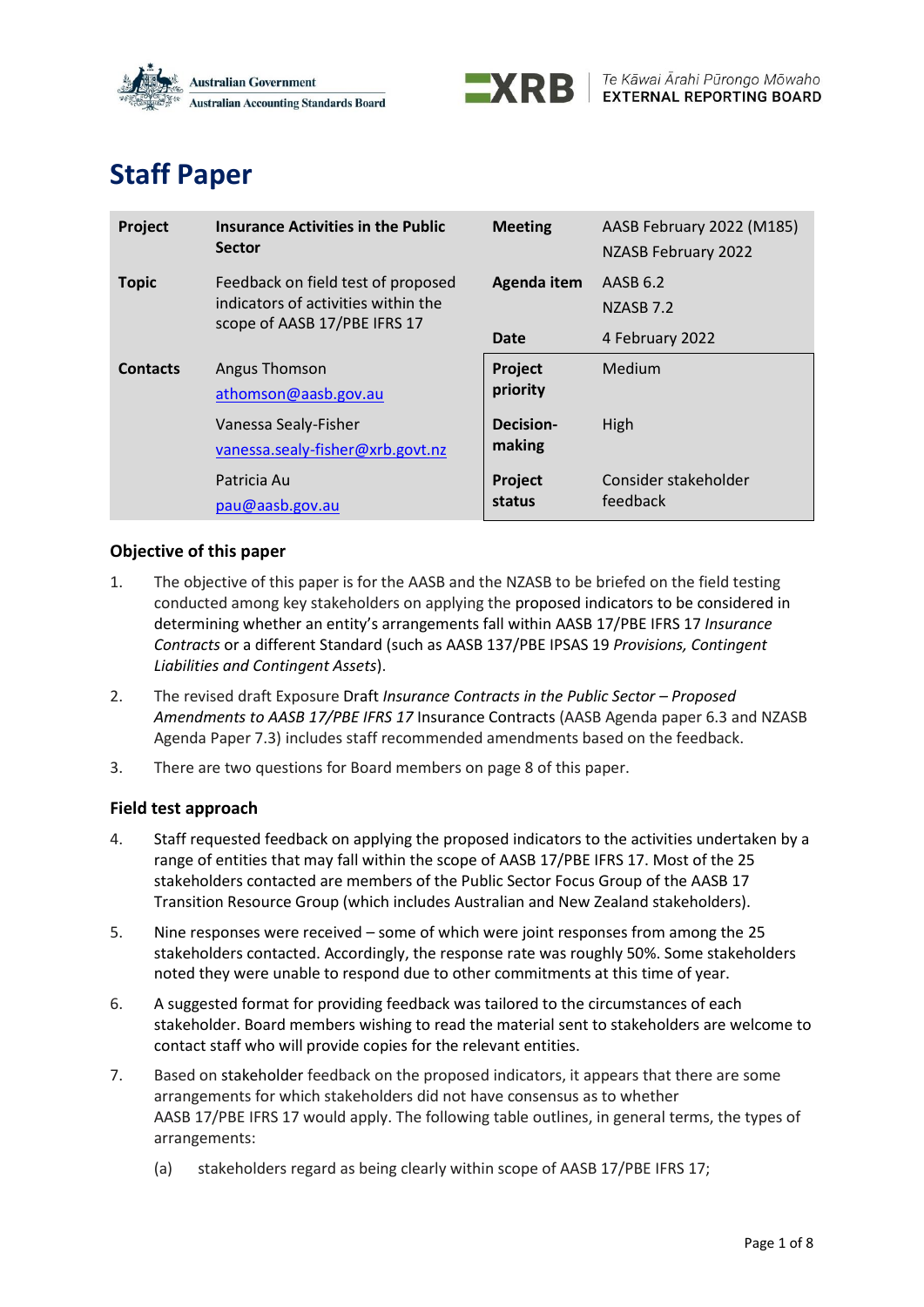



- (b) stakeholders regard as being clearly outside the scope of AASB 17/PBE IFRS 17; and
- (c) on which stakeholders have differing views in terms of whether AASB 17/PBE IFRS 17 would apply.

| <b>Clearly within</b><br>AASB 17/PBE IFRS 17                                                                                                                                                   | <b>Clearly not within</b><br>AASB 17/PBE IFRS 17                                                                  | Lack of consensus                                                                                                                                                                           |
|------------------------------------------------------------------------------------------------------------------------------------------------------------------------------------------------|-------------------------------------------------------------------------------------------------------------------|---------------------------------------------------------------------------------------------------------------------------------------------------------------------------------------------|
| • Workers' compensation<br>arrangements relating to<br>non-government employees                                                                                                                | Compensation arrangements<br>for victims of a disaster with<br>the funds sourced from<br>appropriations/donations | • Workers' compensation<br>arrangements relating to<br>government employees<br>Industrial diseases risks - no<br>underwriting performed<br>[typically serious<br>disease/disability]        |
| <b>Compulsory Third Party</b><br>personal transport accident<br>relating to non-government<br>vehicles – some<br>underwriting performed<br>[typically non-serious/non-<br>catastrophic injury] | • Public hospital systems                                                                                         | • Compulsory Third Party<br>personal transport accident<br>relating to non-government<br>vehicles - no underwriting<br>performed (levy-based)<br>[typically<br>serious/catastrophic injury] |
| Schemes covering non-<br>$\bullet$<br>government parties funded<br>from proportionate levies<br>on insurance contracts<br>issued by private sector<br>insurers [typically property<br>risks]   |                                                                                                                   | Property and liability risks<br>relating to government<br>property damage or<br>malpractice by government<br>employees                                                                      |
| Domestic builders'<br>insurance (risk of faults)                                                                                                                                               |                                                                                                                   |                                                                                                                                                                                             |

- 8. In general, the lack of consensus is on schemes that involve no underwriting of specific risks and risks associated with a government's own assets/employees.
- 9. The staff suggested changes to the draft ED noted in the table below are expected to clarify the manner in which certain indicators would be applied, which may assist in assessing the arrangement types noted in the third column of the above table.

#### **Key points received from field test feedback**

10. The table below shows the key points received from field test feedback and the suggested changes to the draft ED (or reasons for not making changes) suggested by staff.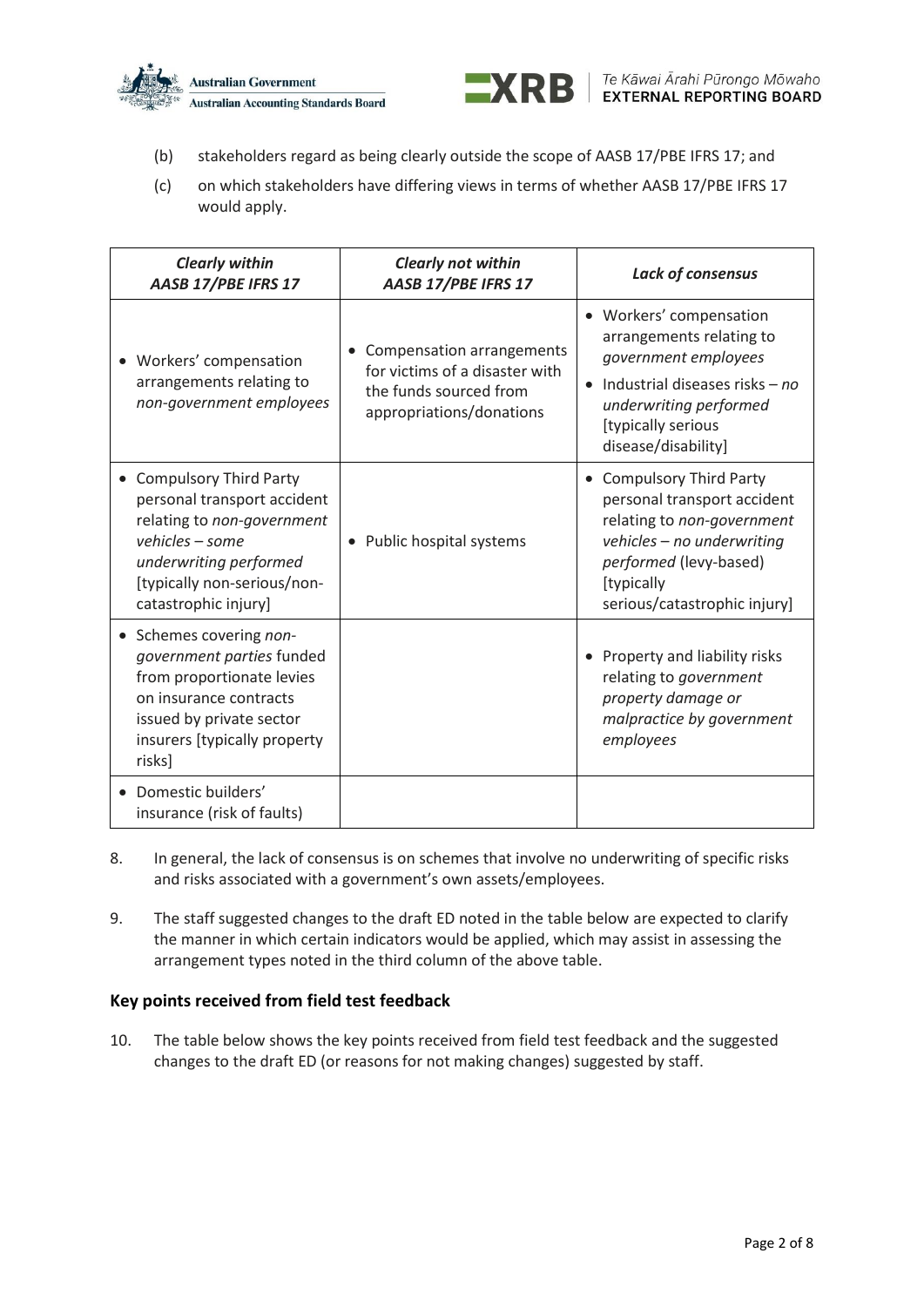



| <b>Indicators</b>                                                                                                                                                                                                                | <b>Response</b>                                                                                                                                                                                                                                                                                                                                                                                                                                                                                                                                                                                                                                                                                                                  | <b>Staff suggestions</b>                                                                                                                                                                                                                                                                                                                                                                                                                                                                                                                                                                                                                                                                                                                                                                                |
|----------------------------------------------------------------------------------------------------------------------------------------------------------------------------------------------------------------------------------|----------------------------------------------------------------------------------------------------------------------------------------------------------------------------------------------------------------------------------------------------------------------------------------------------------------------------------------------------------------------------------------------------------------------------------------------------------------------------------------------------------------------------------------------------------------------------------------------------------------------------------------------------------------------------------------------------------------------------------|---------------------------------------------------------------------------------------------------------------------------------------------------------------------------------------------------------------------------------------------------------------------------------------------------------------------------------------------------------------------------------------------------------------------------------------------------------------------------------------------------------------------------------------------------------------------------------------------------------------------------------------------------------------------------------------------------------------------------------------------------------------------------------------------------------|
| Overall approach:<br>Proposed that<br>indicators be<br>considered collectively<br>so that a balanced<br>judgement can be made                                                                                                    | There was general support for this proposal.<br>Support appears to have been stronger among entities that had<br>little doubt their activities are within AASB 17/PBE IFRS 17.<br>Some noted there can be an element of conflict when<br>interpreting individual indicators, and a collective assessment<br>gives the best chance of achieving a balanced view.                                                                                                                                                                                                                                                                                                                                                                  | Suggest no change                                                                                                                                                                                                                                                                                                                                                                                                                                                                                                                                                                                                                                                                                                                                                                                       |
| Overall approach:<br>Proposed that individual<br>indicators would not<br>necessarily be regarded<br>as definitive in<br>determining whether<br>public sector<br>arrangements would be<br>accounted for as<br>insurance contracts | There was general support for this proposal.<br>Support appears to have been stronger among entities that had<br>little doubt their activities are within AASB 17/PBE IFRS 17.<br>While agreeing with considering indicators collectively, some<br>consider it would be helpful if there was guidance on which<br>indicators are considered to be 'core/primary' indicators - that is,<br>some form of weighting.<br>Two stakeholders favoured an explicit ranking of the indicators.<br>One stakeholder considered some indicators should be identified<br>as pre-requisites for applying AASB 17/PBE IFRS 17.<br>The comments below highlight various views on which indicators<br>should be regarded as the most significant. | Staff note that there is a reasonable consensus on<br>the relative significance of some indicators and<br>mixed views on others.<br>Staff think there is merit in considering identifying<br>the relative significance of indicators, but are<br>reluctant to include this in the ED proposals.<br>Instead, staff suggest noting the views already<br>obtained via the field test in the Basis for<br>Conclusions and specifically asking in the ED, if you<br>disagree with not assigning a relative significance to<br>the indicators:<br>(i) which indicators would you identify as being most<br>significant, or how would you otherwise rank the<br>indicators, and why?<br>(ii) would you identify some indicators as pre-<br>requisites for applying AASB 17 and, if so, which<br>ones, and why? |
| <b>Similarity of risks</b><br>covered and benefits<br>provided [B16.4 to<br>B16.9]                                                                                                                                               | Some considered this to be either the most significant indicator,<br>or one of the most significant indicators. This is particularly the<br>case for arrangements that cover risks met by public sector                                                                                                                                                                                                                                                                                                                                                                                                                                                                                                                          | Suggest no change to the ED proposals on the basis<br>that:<br>(i) there are mixed views; and<br>(ii) the focus is wider than the Australian market.                                                                                                                                                                                                                                                                                                                                                                                                                                                                                                                                                                                                                                                    |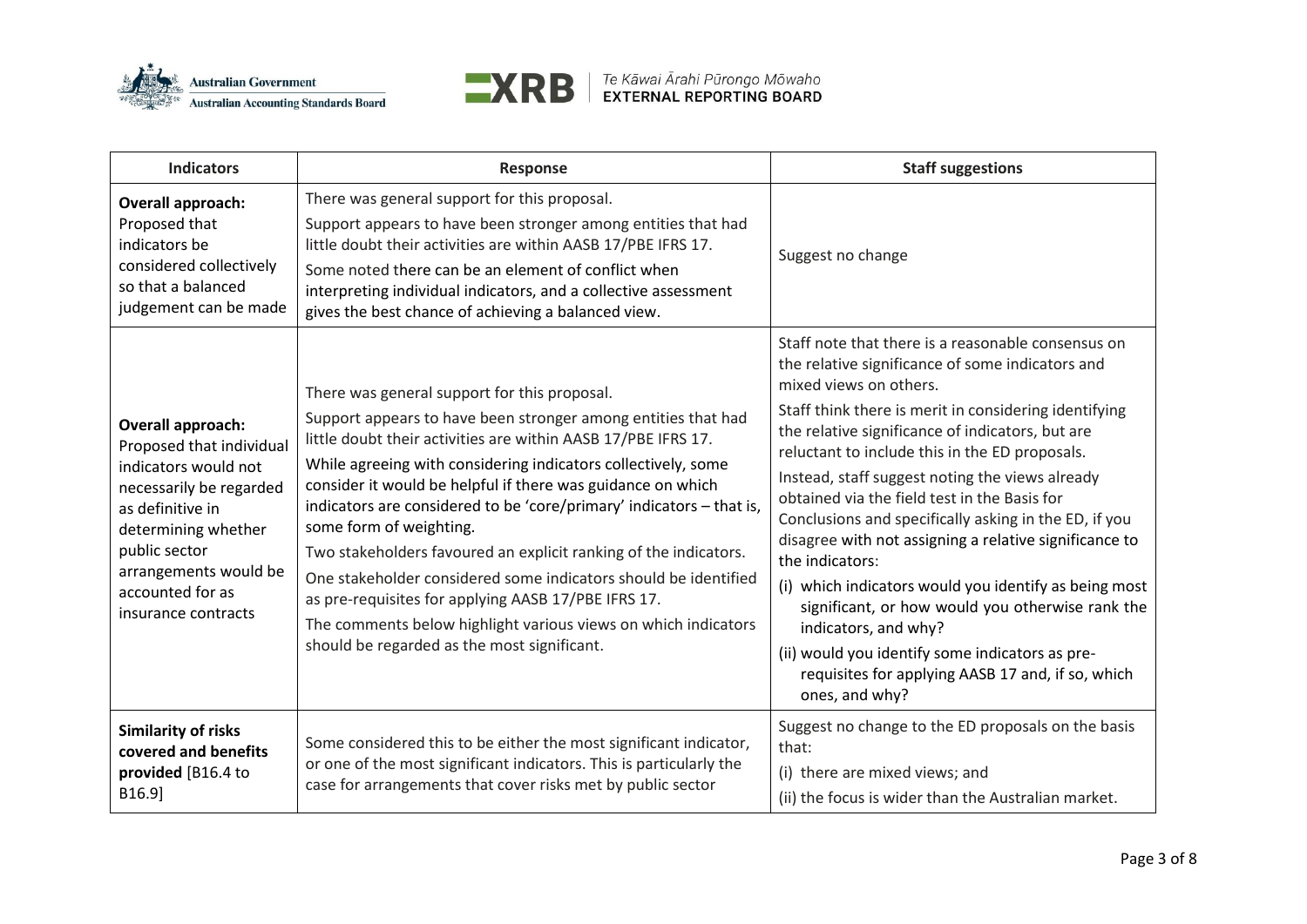



| <b>Indicators</b>                                                 | <b>Response</b>                                                                                                                                                                                                                                                                                                                                                                                                                                                                   | <b>Staff suggestions</b>                                                                                                                                                                            |
|-------------------------------------------------------------------|-----------------------------------------------------------------------------------------------------------------------------------------------------------------------------------------------------------------------------------------------------------------------------------------------------------------------------------------------------------------------------------------------------------------------------------------------------------------------------------|-----------------------------------------------------------------------------------------------------------------------------------------------------------------------------------------------------|
|                                                                   | entities in some (Australian) states and private sector insurers in<br>other states.                                                                                                                                                                                                                                                                                                                                                                                              | Suggest mentioning the feedback received in the ED<br><b>Basis for Conclusions.</b>                                                                                                                 |
|                                                                   | Others considered this to not be a significant factor either<br>because:                                                                                                                                                                                                                                                                                                                                                                                                          |                                                                                                                                                                                                     |
|                                                                   | (i) there are examples of similar risks and benefits being<br>addressed via insurance or compensation schemes; and/or                                                                                                                                                                                                                                                                                                                                                             |                                                                                                                                                                                                     |
|                                                                   | (ii) there are some forms of insurance (e.g. builder's warranty)<br>that are currently exclusively issued in the public sector in<br>Australia, yet they are clearly insurance contracts.                                                                                                                                                                                                                                                                                         |                                                                                                                                                                                                     |
|                                                                   | Some considered this to be either the most significant indicator,<br>or one of the most significant indicators.                                                                                                                                                                                                                                                                                                                                                                   |                                                                                                                                                                                                     |
| <b>Identifiable coverage</b><br>period [B16.10 to<br>B16.12]      | Some considered the most important aspect of this indicator is<br>the contrast between an identifiable period of cover, relative to<br>an open-ended compensation or benefit scheme based on<br>eligibility criteria. They saw this as more important than whether<br>the benefit relates to the occurrence of one or more particular<br>events.<br>Some considered that clarification should be provided that<br>periods identified for the purposes of raising levies to fund a | Suggest no change to ED proposals.<br>Suggest mentioning the 'funding period' example as<br>being different from a coverage period in the ED<br><b>Basis for Conclusions.</b>                       |
|                                                                   | compensation scheme is not an example of a 'coverage period'.                                                                                                                                                                                                                                                                                                                                                                                                                     |                                                                                                                                                                                                     |
| <b>Enforceable nature of</b><br>arrangement [B16.13 to<br>B16.16] | Some consider there should either be:<br>(i) a separate indicator being whether or not a 'contract' exists                                                                                                                                                                                                                                                                                                                                                                        | Suggest no change to ED proposals, other than<br>adding a clarifying reference to 'promised amounts'<br>in explaining the indicator.                                                                |
|                                                                   | between each participant and the entity; or<br>(ii) this existing indicator should place more emphasis on the<br>need for a 'contract' to exist that creates a direct relationship<br>between each participant and the entity. This is on the basis<br>that 'indirect' relationships between participants and the<br>entity are likely to be indicative of compensation schemes.                                                                                                  | The issue around whether the existence of a<br>'contract' is significant in its own right seems<br>adequately addressed in the ED Basis for Conclusions<br>discussion on 'Contract versus statute'. |
|                                                                   |                                                                                                                                                                                                                                                                                                                                                                                                                                                                                   | 'Practical ability' is extensively explained in the ED<br>proposals and the ED Basis for Conclusions.                                                                                               |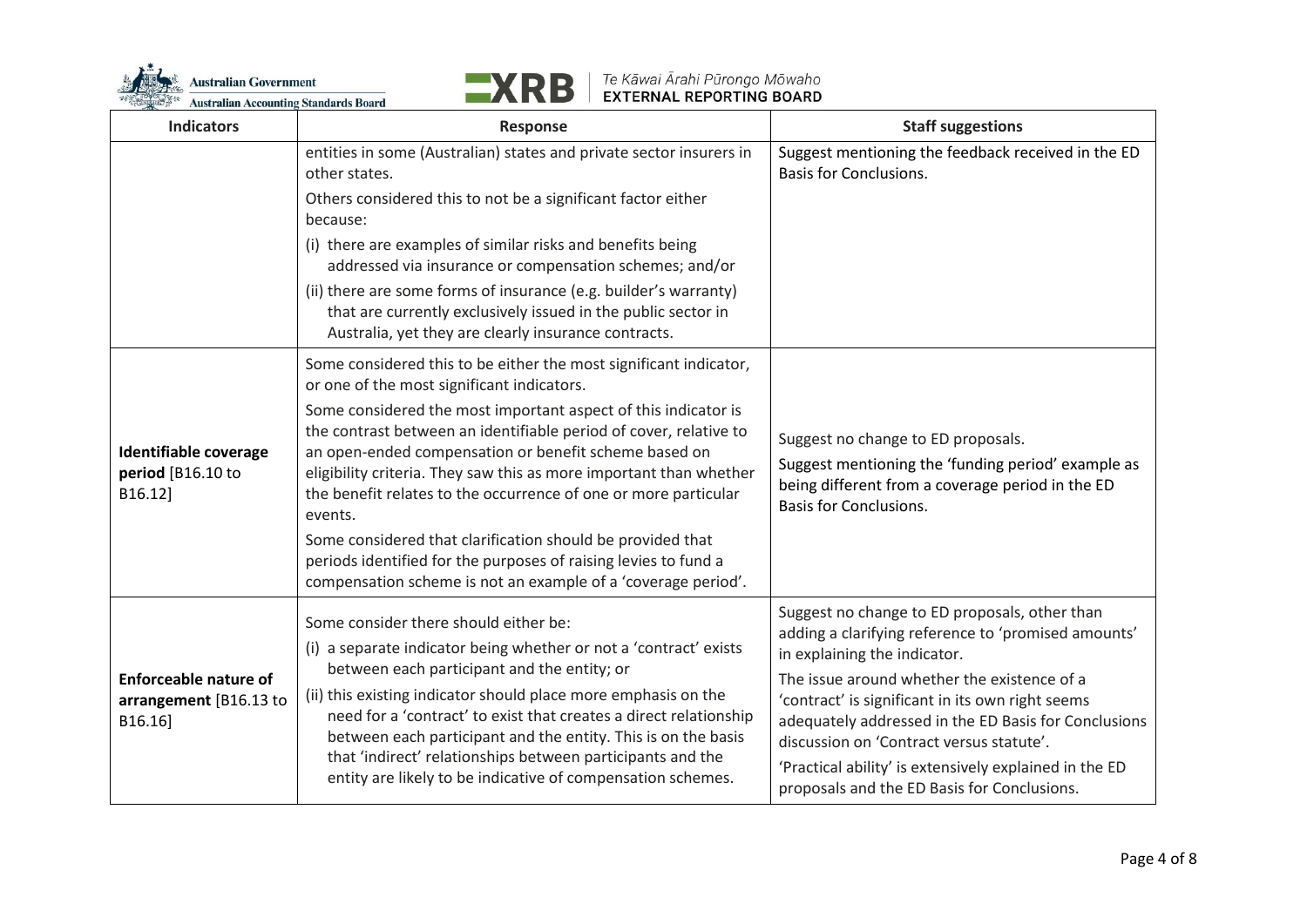



| <b>Indicators</b>                                                              | <b>Response</b>                                                                                                                                                                                                                                                                                                                                                                                                                                                                                                                                                                                                                                             | <b>Staff suggestions</b>                                                                                                                                                                                                                                                                                                                                                                                                                                                                                                                                                                       |
|--------------------------------------------------------------------------------|-------------------------------------------------------------------------------------------------------------------------------------------------------------------------------------------------------------------------------------------------------------------------------------------------------------------------------------------------------------------------------------------------------------------------------------------------------------------------------------------------------------------------------------------------------------------------------------------------------------------------------------------------------------|------------------------------------------------------------------------------------------------------------------------------------------------------------------------------------------------------------------------------------------------------------------------------------------------------------------------------------------------------------------------------------------------------------------------------------------------------------------------------------------------------------------------------------------------------------------------------------------------|
|                                                                                | Some consider this to be either the most significant indicator, or<br>one of the most significant indicators.                                                                                                                                                                                                                                                                                                                                                                                                                                                                                                                                               |                                                                                                                                                                                                                                                                                                                                                                                                                                                                                                                                                                                                |
|                                                                                | For some circumstances, some found this indicator provided<br>'mixed' signals. In particular, they consider 'enforceability' to be a<br>different notion from being 'bound' by particular terms and<br>conditions (for promised amounts). For example, each participant<br>might have an enforceable right to benefits under an<br>arrangement, but the entity might still be able to retrospectively<br>adjust benefits for a cohort of participants.<br>Some asked for a definition of 'practical ability'.                                                                                                                                               |                                                                                                                                                                                                                                                                                                                                                                                                                                                                                                                                                                                                |
| Source and extent of<br>funding [B16.17 to<br>B16.21]                          | For some respondents, this is a key indicator, particularly when<br>there is a clear line of connection between a participant paying<br>an amount and being covered for one or more identifiable perils.<br>Some consider this indicator should be used to distinguish<br>between direct and indirect participant-entity relationships, with<br>indirect relationships being less indicative of insurance contracts.<br>For example, levies collected by insurers and passed on to an<br>entity imply only an indirect relationship between the<br>participants (who pay the insurers) and the public sector entity.                                        | Suggest no change to proposals, other than adding a<br>clarifying sentence about the directness of the<br>relationship between the receipt of funding and the<br>bearing of risks.<br>Also suggest mentioning in the ED Basis for<br>Conclusions that payment arrangements can be for<br>administrative convenience rather than indicating<br>anything substantive about the relationship between<br>participants and entities.                                                                                                                                                                |
| <b>Management practices</b><br>and assessing financial<br>performance [B16.22] | Some thought it might be worth specifically mentioning as a<br>factor in considering management practices whether capital<br>management requirements apply (that might, for example,<br>emulate APRA-style prudential requirements). Capital<br>management is central to pricing, benefits, reserving and<br>reinsurance decisions.<br>Some commented that public sector insurers need to settle each<br>claim fairly and in accordance with enabling legislation and this<br>would be unaffected by, for example, a lack of funds.<br>Accordingly, financial performance is primarily subject to the<br>events that occur, rather than handling of claims. | Suggest adding a reference to 'capital' management<br>to the proposed indicator, which helps associate the<br>entity's management with coverage and incurred<br>claims that is typical of an insurer.<br>Suggest adding an acknowledgement in the ED Basis<br>for Conclusions that, while public sector insurers do<br>not have the same imperatives a commercial insurer<br>might have on managing claims in a manner that<br>permits them to keep trading, they are required to<br>act fairly and would typically be required to act<br>prudently. Accordingly, while the need to act fairly |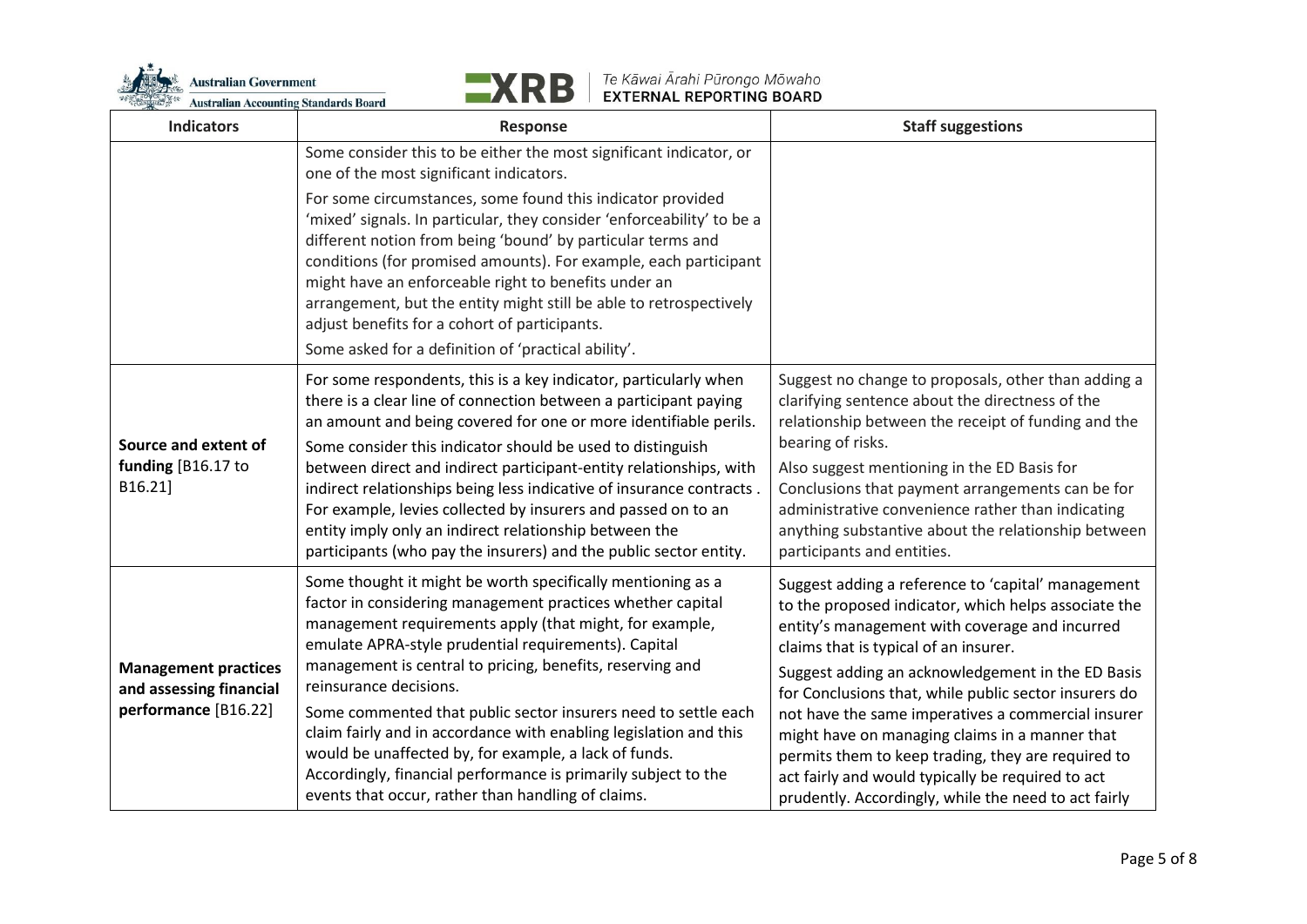



| <b>Indicators</b>                                      | <b>Response</b>                                                                                                                                                                                                                                                                                                                                                                                                                                                                                                                                                                                                                                                                           | <b>Staff suggestions</b>                                                                                                                                                                                                                                                                                                                                                                                                                                                            |
|--------------------------------------------------------|-------------------------------------------------------------------------------------------------------------------------------------------------------------------------------------------------------------------------------------------------------------------------------------------------------------------------------------------------------------------------------------------------------------------------------------------------------------------------------------------------------------------------------------------------------------------------------------------------------------------------------------------------------------------------------------------|-------------------------------------------------------------------------------------------------------------------------------------------------------------------------------------------------------------------------------------------------------------------------------------------------------------------------------------------------------------------------------------------------------------------------------------------------------------------------------------|
|                                                        | Some consider this to be one of the less significant indicators<br>because it does not relate to the arrangement itself, but relates<br>more to the entity that oversees the arrangement.<br>Some consider this to not be a relevant indicator on the basis<br>that the practices mentioned are typical of sound management<br>practices that should be generally applied across a range of<br>activities and are not unique to insurance activities.                                                                                                                                                                                                                                     | and prudently might be important in identifying<br>arrangements that would be accounted for as<br>insurance contracts, it's presence could also be<br>indicative of a broader range of compensation<br>schemes.                                                                                                                                                                                                                                                                     |
| Assets held to pay<br>benefits [B16.23 to<br>B16.25]   | Some consider this to be one of the less significant indicators<br>because it does not relate to the arrangement itself, but relates<br>more to the asset management practices of the entity. For<br>example, an entity may be able to meet claims as they fall due<br>without holding assets to pay out all existing claims. To some<br>extent, this comment contrasts with the comments received on<br>the significance of 'capital management'.<br>Others consider this to be a less significant factor on the basis<br>that it is a standard operating procedure for many types of<br>compensation schemes to be established with a pool of assets to<br>pay commitments/obligations. | Suggest more clearly acknowledging in the<br>explanation of the indicator in the ED and the ED<br>Basis for Conclusions that assets can be held to pay<br>benefits in arrangements not related to insurance<br>contracts (with the sources of those assets possibly<br>being appropriations and/or public appeals).                                                                                                                                                                 |
| <b>Other comments:</b><br><b>Illustrative Examples</b> | One stakeholder commented that examples would help illustrate<br>how the indicators should be applied and help achieve greater<br>uniformity of reporting.                                                                                                                                                                                                                                                                                                                                                                                                                                                                                                                                | Given the limited number of potentially-affected<br>entities and the variety of circumstances applying to<br>specific entities, it would be difficult to design<br>helpful examples that would be generically useful<br>(and would not be identified with particular entities).<br>There is a danger that examples would (for some<br>entities) become de facto requirements rather than<br>illustrations.<br>Suggest no change to ED proposals or the ED Basis<br>for Conclusions. |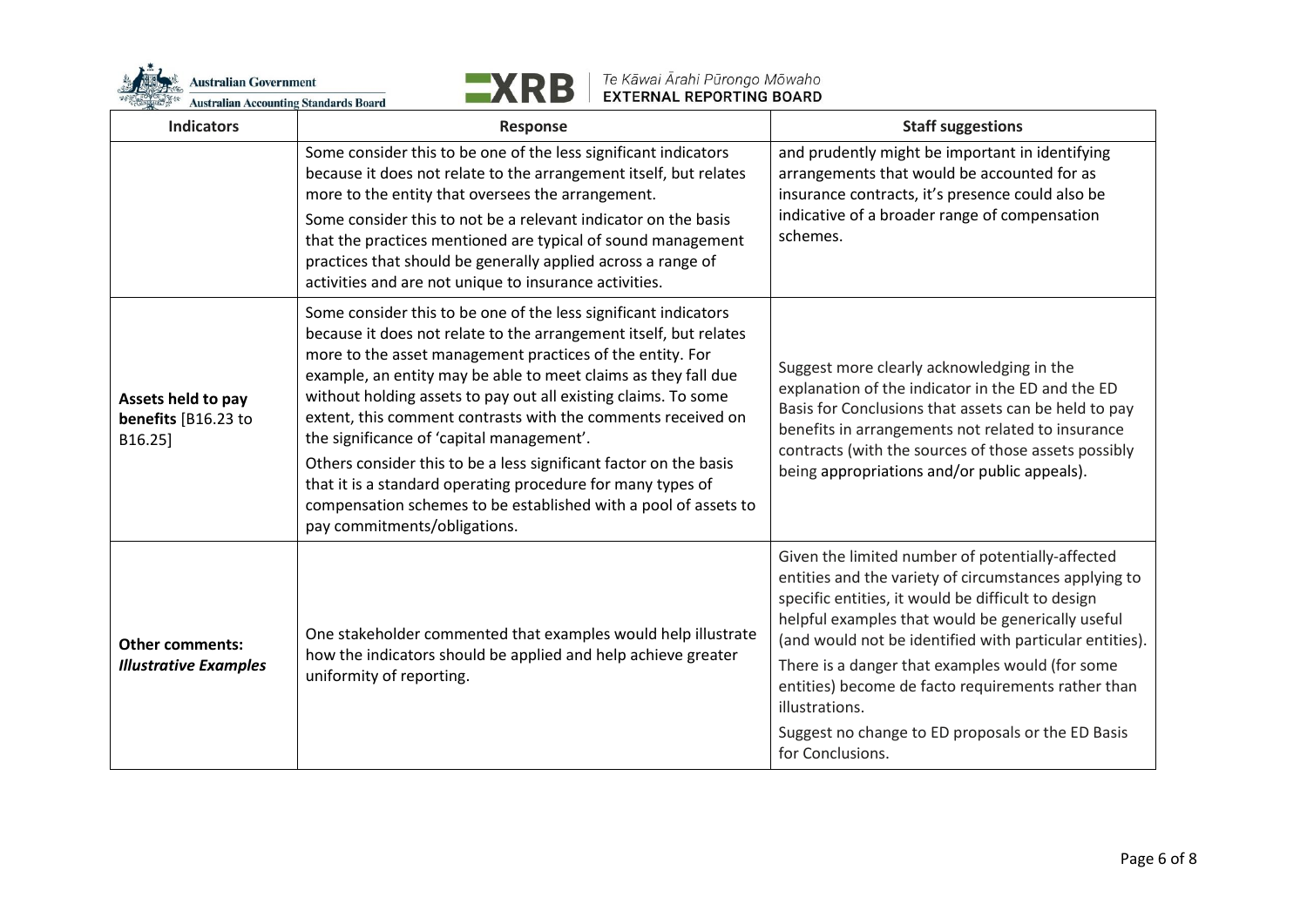



| <b>Indicators</b>                                     | Response                                                                                                                                                                                                                                                                                                                                                                                                                                           | <b>Staff suggestions</b>                                                                                                                                                                                                                                                                                                                                                                                                                                                     |
|-------------------------------------------------------|----------------------------------------------------------------------------------------------------------------------------------------------------------------------------------------------------------------------------------------------------------------------------------------------------------------------------------------------------------------------------------------------------------------------------------------------------|------------------------------------------------------------------------------------------------------------------------------------------------------------------------------------------------------------------------------------------------------------------------------------------------------------------------------------------------------------------------------------------------------------------------------------------------------------------------------|
|                                                       |                                                                                                                                                                                                                                                                                                                                                                                                                                                    | Also please see the notes in paragraph 7 above on<br>the spectrum of public sector arrangements.                                                                                                                                                                                                                                                                                                                                                                             |
| <b>Other comments:</b><br>Government<br>guarantees    | Some stakeholders commented that the existence of an explicit<br>government guarantee to pay benefits should be included as an<br>indicator that risk has not been transferred and the<br>arrangements should not be accounted for as insurance<br>contracts.                                                                                                                                                                                      | Suggest no change to ED proposals on the basis that:<br>(i) the guarantee does not affect risk transfer from<br>participants; and<br>(ii) substantive guarantees could be explicit or<br>implicit.                                                                                                                                                                                                                                                                           |
| <b>Other comments:</b><br>captive entities            | Mixed views on whether a bulk purchaser of insurance coverage<br>(or centralised manager of insurance risks) for the state that on-<br>charges to government entities for bearing risk is an intermediary<br>or an insurer.<br>Similarly, some consider public sector schemes for government<br>employer risks to be service provision arrangements (e.g. claims<br>handling and return to work management) rather than insurance<br>arrangements. | Suggest no change to ED proposals, but suggest<br>mentioning the mixed views that were considered in<br>the ED Basis for Conclusions, including some brief<br>analysis of the difference between (non-insurance)<br>service provision and providing insurance services.<br>In particular, the ED Basis for Conclusions should<br>note that an entity only providing non-insurance<br>services would probably be applying<br>AASB 15/PBE IPSAS 9 (not AASB 137/PBE IPSAS 19). |
| <b>Other comments:</b><br>arrangements in run-<br>off | Some indicated that arrangements in run-off, particularly when<br>they are close to being wound up, should be automatically<br>excluded from applying AASB 17.                                                                                                                                                                                                                                                                                     | Suggest no change to proposals.<br>Each jurisdiction would need to determine whether<br>an entity that is managing arrangements in run-off<br>(and is not providing further coverage) would need<br>to report, consistent with its policies on identifying<br>entities that need to prepare stand-alone GPFS.                                                                                                                                                                |
| <b>Other comments:</b><br>uniformity                  | Uniformity across the jurisdictions is needed and use of AASB 137<br>should be actively discouraged as, in most cases, it is the liability<br>calculation, not the income stream, that drives government<br>decision-making and is the focus of their attention. The more<br>consistently this is calculated using accepted actuarial practices,<br>the better.                                                                                    | Suggest no action.<br>One of the aims of the project is to achieve a<br>'principle-based' consistent application of the<br>Standards in similar circumstances.                                                                                                                                                                                                                                                                                                               |